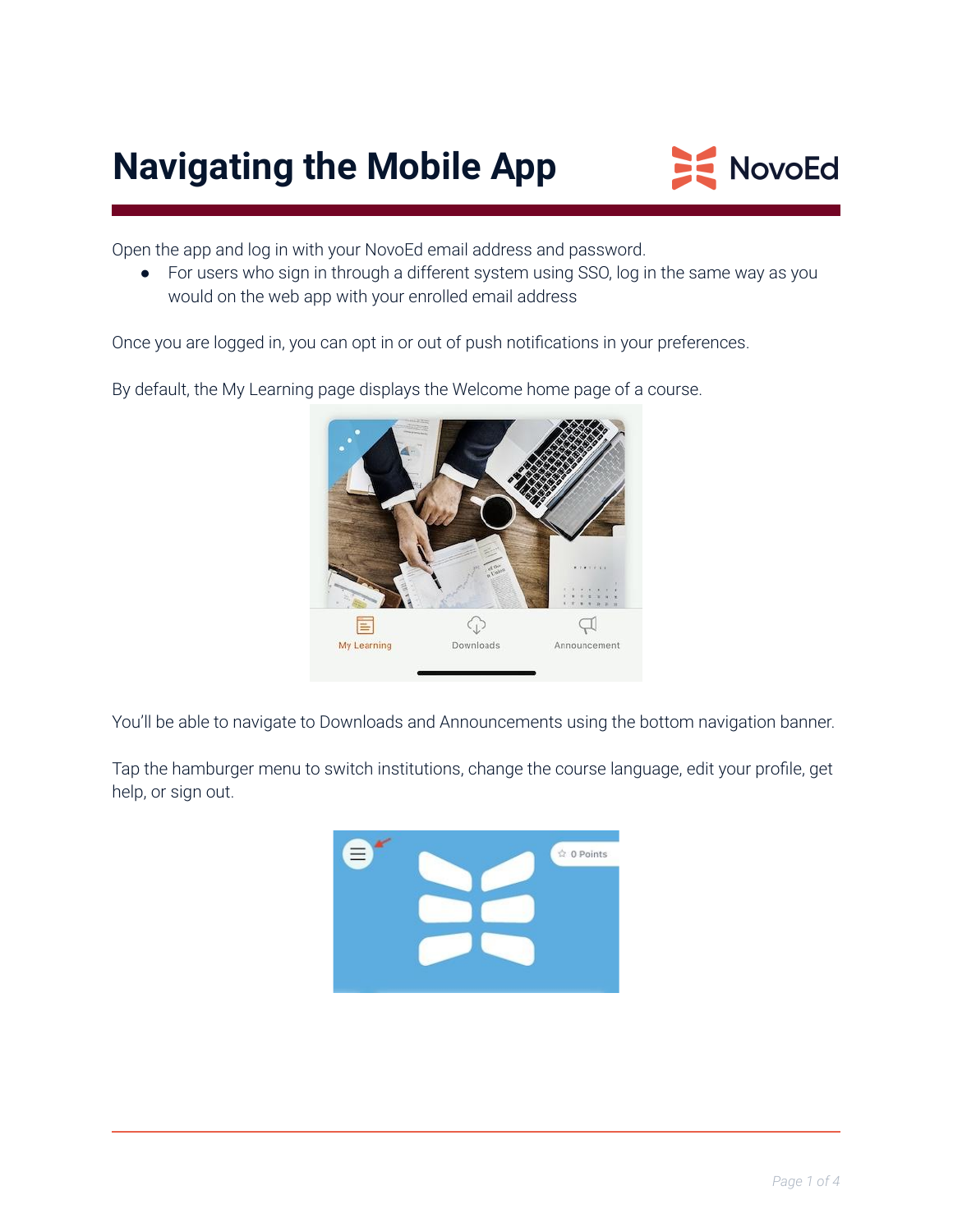## **Downloading Content for Offline Viewing**

The mobile app is a great resource to download course material for networks that may have trouble connecting consistently. To download material for offline viewing, click the downloads tab and tap the cloud icon to download an entire section or a single lesson. You will see a green checkbox badge when your download is complete.

You can access your downloads at any time from the downloads tab.

Please note, you must be online to participate in discussions, assignments, quizzes, and activities that require interactions with course members.

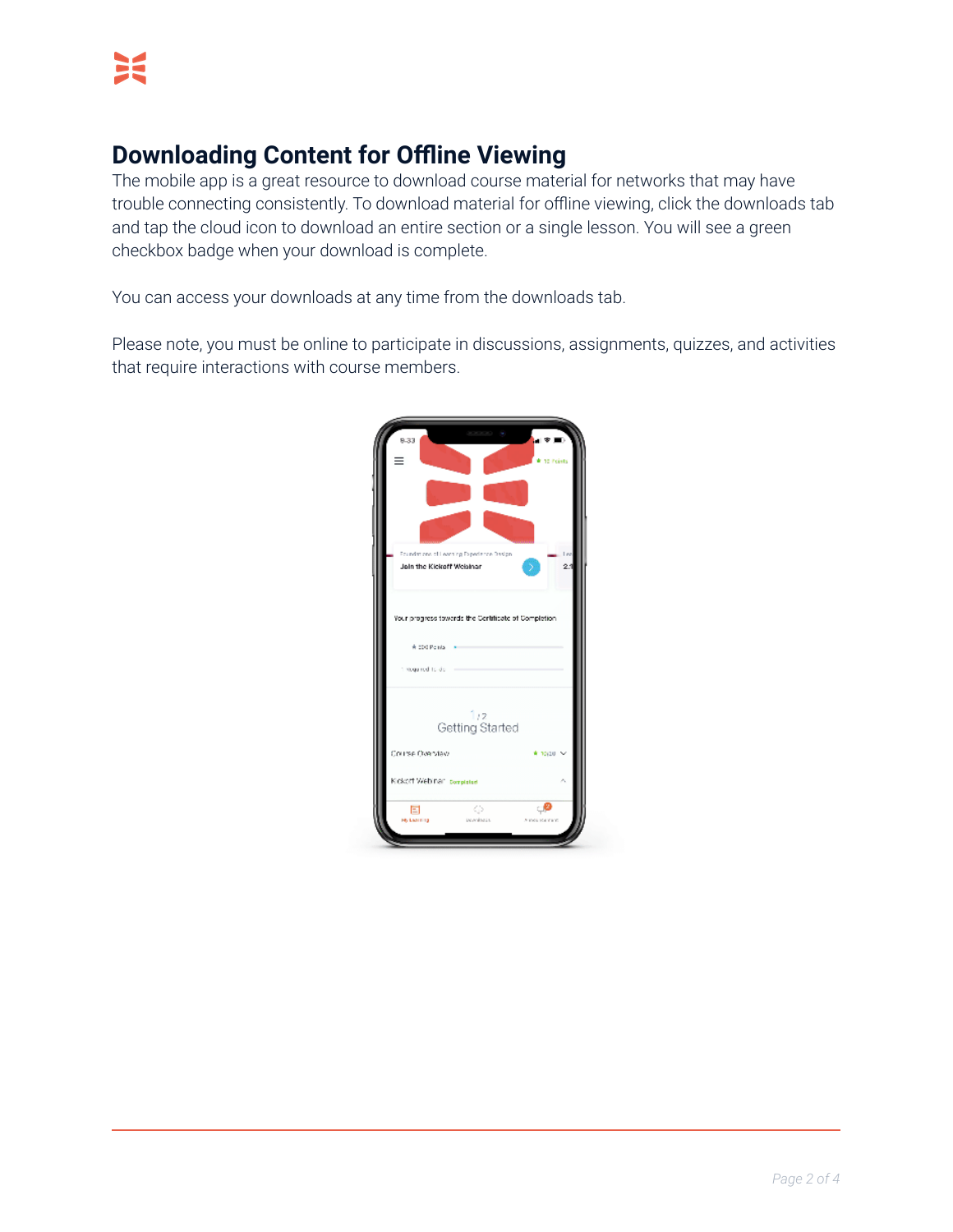#### **How to Remove Downloaded Content**

To delete/remove downloaded content, tap on the ellipses menu icon.



## **Mobile Push Notifications**

Push notifications are small modals that pop up on your mobile device to remind you and engage with the course.

One may receive push notifications on their mobile app if:

- There is a communication that a course admin has chosen to send as a push notification
- A Live Event is about to begin

#### **To disable or enable push notifications on your device settings:**

Note that settings may vary by device. Please refer to the directions provided by the manufacturer. We provided some common examples:

iPhone/iOS

- 1. Go to Settings > then to Notifications
- 2. Navigate to the NovoEd App listed in your apps
- 3. Toggle to allow or disable notifications

Google/Samsung/Android

- 1. Tap the Apps icon on your home screen.
- 2. Tap Settings.
- 3. Tap Apps or App Manager
- 4. Scroll down and tap NovoEd App.
- 5. Tap Notifications.
- 6. Confirm Block all is toggled ON (Samsung / other devices, Toggle Allow Notifications OFF)
- 7. Restart your device.